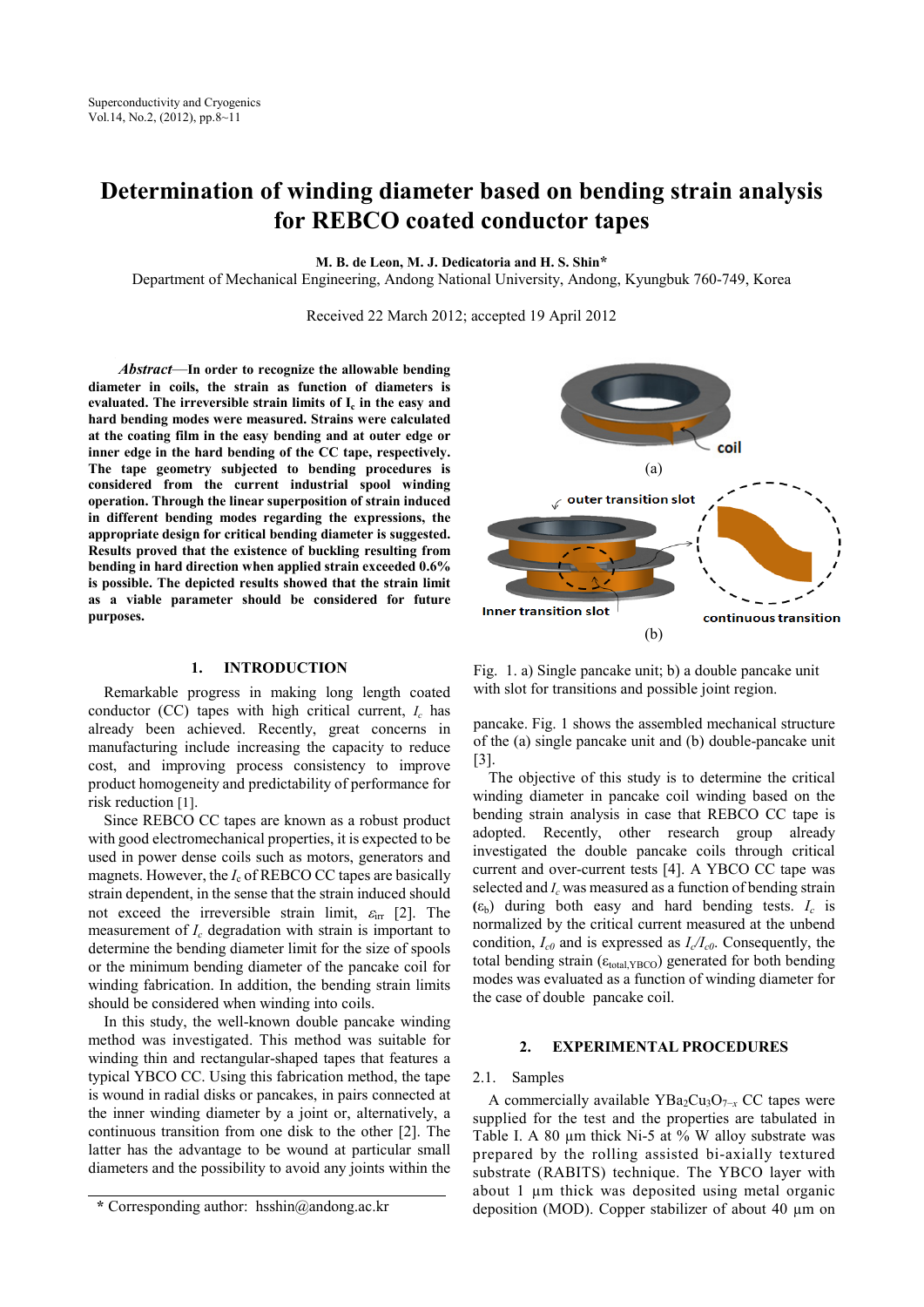TABLE I SPECIFICATIONS OF YBCO COATED CONDUCTOR TAPE SAMPLE. RABiTS/MOD

| Structure             | $Ag/YBCO/Ce02/YSZ/ Y203$ |
|-----------------------|--------------------------|
| YBCO film thickness   | about 1 um               |
| $I_c$                 | 86 A                     |
| Dimension, T x W      | $0.19 \times 4.3$ mm     |
| Substrate             | $Ni-5at%W$               |
| Substrate thickness   | 80 um                    |
| Stabilizer            | Hardened copper          |
| Stabilizing technique | Lamination (solder)      |
| Stabilizer thickness  | $40 \mu m$               |
| Manufacturer          | AMSC                     |

both sides protects the conductor and produces rounded edges that are beneficial for high-voltage applications. Sample edges are hermetically sealed with solders on both sides. The samples are specified as MOD-RABITS.

It is necessary to know the location of the neutral axis on the cross-section in order to accurately measure the bending strain induced in the coating film layer. Since the YBCO layer and buffer layers are relatively thin, it can be regarded as that the neutral axis for bending may be taken to be at the center of the substrate [2].

## 2.2. Measurement techniques

The bending strain limit of  $I_c$  in the YBCO CC tape was measured by using a small scale Goldacker test rig for the easy bending test and GFRP mandrels having different radii for the hard bending test. Using the continuous easy bending test rig, both tensile and compressive bending strain can be applied to the sample depending on whether the YBCO layer is in the inside or outside layer of the bent specimen, namely, below or above the neutral axis.

With the bending analysis in thin beams, the winding to an individual pancake and the inner diameter transition between pancakes will experience the combination of bending in easy (thickness wise) and hard (width wise) mode. In addition, the bending in each mode will be a component for the calculation of strain and further discussion is in section 3.

## 2.2.1. Easy bending mode

Fig. 2(a) shows the small scale Goldacker test rig used to measure the bending strain dependence of the critical current,  $I_c(\varepsilon_b)$ , in easy bending mode. The  $I_c$  was measured by the four probe method and defined by a criterion of 1 µV/cm. The CC sample is clamped by both side grips and continuous bending application is possible to give uniform deformation in the shape of a circular arc. In this case, the total sample length, voltage tap separation, location of the turn axis, and the gauge length subjected to easy bending deformation were 60, 10, 11.8 and 18.5 mm respectively. The detail of Goldacker bending test procedure is described in our previous report [5].

#### 2.2.2. Hard bending mode

Considering the bending of the CC tape in the case of



Fig. 2. a) Goldacker test rig (easy bending) and b) bending mandrel (hard bending) for measuring the bending strain dependence of *Ic*.

double pancake winding subjected through a continuous transition at the inner winding diameter, then, the measurement of *Ic* degradation in hard bending mode is necessary. The bending strain was applied to the CC tapes at room temperature (RT) across the width. Sample was mechanically fixed to the copper terminals in a bent position on a curved GFRP sample holder. Then, the *Ic* was measured after cooling down to 77 K. Fig. 2 (b) shows the appearance of sample mounted to GFRP holder in hard bending mode. Multiple voltage taps (A to G) were adopted to check the homogeneity of  $I_c$  degradation within the whole AG section. The details of testing procedure are described in our previous report [5, 6]. *I*<sup>c</sup> was measured at specific bending strains and also after releasing the bending strain to measure its recoverability and to determine the irreversible strain limit  $(\varepsilon_{irr})$ .

## **3. BENDING STRAIN CALCULATION**

 The bending geometry of CC tape and the strain induced at the coating film in easy bending mode is observed and evaluated as illustrated in Fig. 3(a). Applying the standard bending strain expression, the bending strain in easy bending mode can be expressed as

$$
\varepsilon_{b} = (y/r_{t}) \tag{1}
$$

where  $\varepsilon_b$  is the bending strain, *y* is the distance to the YBCO coating film layer from the neutral axis and  $r_t$  is the radius of curvature to the conductor neutral axis which is equal to the bending radius plus a half of the conductor thickness. Then the corresponding strain at the location of YBCO coating film is given by

$$
\varepsilon_{\text{eb, YBCO}} = \pm t_s / (2r + t) \tag{2}
$$

where  $t$  and  $t_s$  represent the thickness of CC sample and substrate layer, respectively and  $r$  is the bending radius with respect to sample's curvature. The bending strain is tensile (+) or compressive (-) depending on the location of the YBCO layer in the CC tape configuration.

 The strain in the easy bending mode for the YBCO CC tapes is given in (1). This technique allowed us to determine the bending diameter limit of YBCO CC tape which corresponds to the irreversible strain limit  $(\varepsilon_{irr})$ . However, in the actual design and process of double pancake coil with inner transition, this bending strain limit only accounts for the single coil. The strain induced due to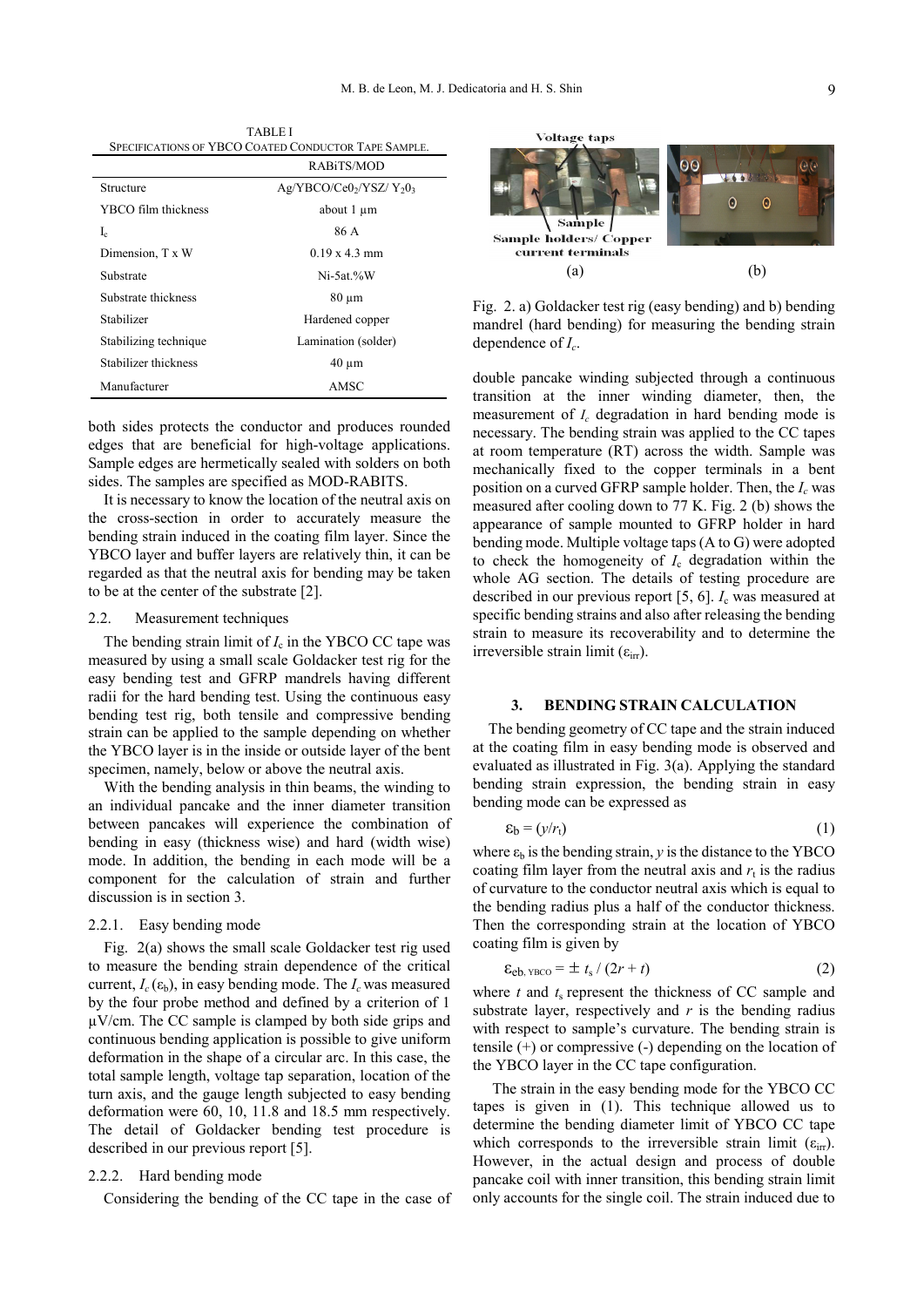

Fig. 3. a) Geometry of YBCO CC sample in easy bending; b) hard bending geometry.

hard bending at the continuous transition should also be considered. For hard bending in the width direction, as described in Fig. 3 (b), using the analysis of Markiewicz and Swenson [2], when the transition occupies a complete turn, the maximum strain at the tape is given by the expression

$$
\varepsilon_{\rm hb, YBCO} = \pm (2w^2/l^2) \{1/[1+(w/l)^2]\} \tag{3}
$$

where w is the tape width and *l* is the circumferential length. The (+) and (-) signs are the bend strains on the outside and the inside curvature of the bend, respectively. Furthermore, when a full circumference is used for the transition, the minimum strain can be calculated.

 Then, the total strain induced in coiling the YBCO CC tape at the transition can be expressed as the summation of eq's (2) and (3).

$$
\epsilon_{total,\,YBCO} = \epsilon_{eb,\,YBCO} + \epsilon_{hb,\,YBCO} \tag{4}
$$

## **4. RESULT S AND DISCUSSION**

The understanding of  $I_c$  degradation with strain is important in practical device applications. Previous studies showed that the irreversible  $I_c$  degradation has been attributed to cracking on the YBCO film layer [5-7]. In this study, *Ic* was investigated under tensile and compressive bending. The coated conductor was bent successively up to the smallest possible diameter of the bending test rig and then back to the straight position to measure whether the *I*<sup>c</sup> recovers to 99%  $I_{c0}$ .

 Using continuous bending, the tolerable strain defined at 95 %  $I_c$  retention was in the range of 0.35~0.45 % and it is confirmed to be reversible both in tension and compression, as shown in Fig 4 (a). Reversibility test was done when  $I_c$  degraded by 5 %.  $I_c$  fully recovers when straightened which clearly means that no permanent damage has been brought on YBCO coating film layer like



Fig. 4. a)  $I_c/I_{c0}$  -  $\varepsilon_b$  relationship of the Cu-laminated YBCO CC tape. b)  $I_c/I_{c0}$ - $\varepsilon_b$  relationships in YBCO CC tapes obtained during hard bending tests.

cracks as what has been described in our previous report [6]. The reversibility of  $I_c$  with bending strain was retained up to 0.65 % which is the bending test rig limit, but cracking did not occur on the YBCO film layer. Based on the result, although the  $I_c$  is reversible up to the 0.65 % bending strain at the YBCO film layer, it is also important to note that the *I*<sup>c</sup> had already decreased by 10%. Current capacity of the coil is a primary parameter for the designer for commercial viability and it should be considered crucial for the coil winding criteria.

 On the other hand, in the case of hard bending test, homogeneity in the tape was observed up to bending strain  $(\epsilon_{\text{hb}})$  of 1 % along the longitudinal direction in YBCO CC tape and the details were previously reported on [8]. The results showed no degradation and little variation in critical current  $(I_c)$  up to 0.6 % bending strain  $(\epsilon_{hb})$  as can be observed in Fig. 4(b). However, *Ic* started to degrade depending on the location of sub-sections when the bending strain  $(\epsilon_{hb})$  exceeded 0.6 %. Regions DE and EF, where local buckling occurred, showed a significant *Ic* degradation and failed to recover when bending strain was released. This buckling might be related to torsion or turnaround that resulted to significant damage to YBCO